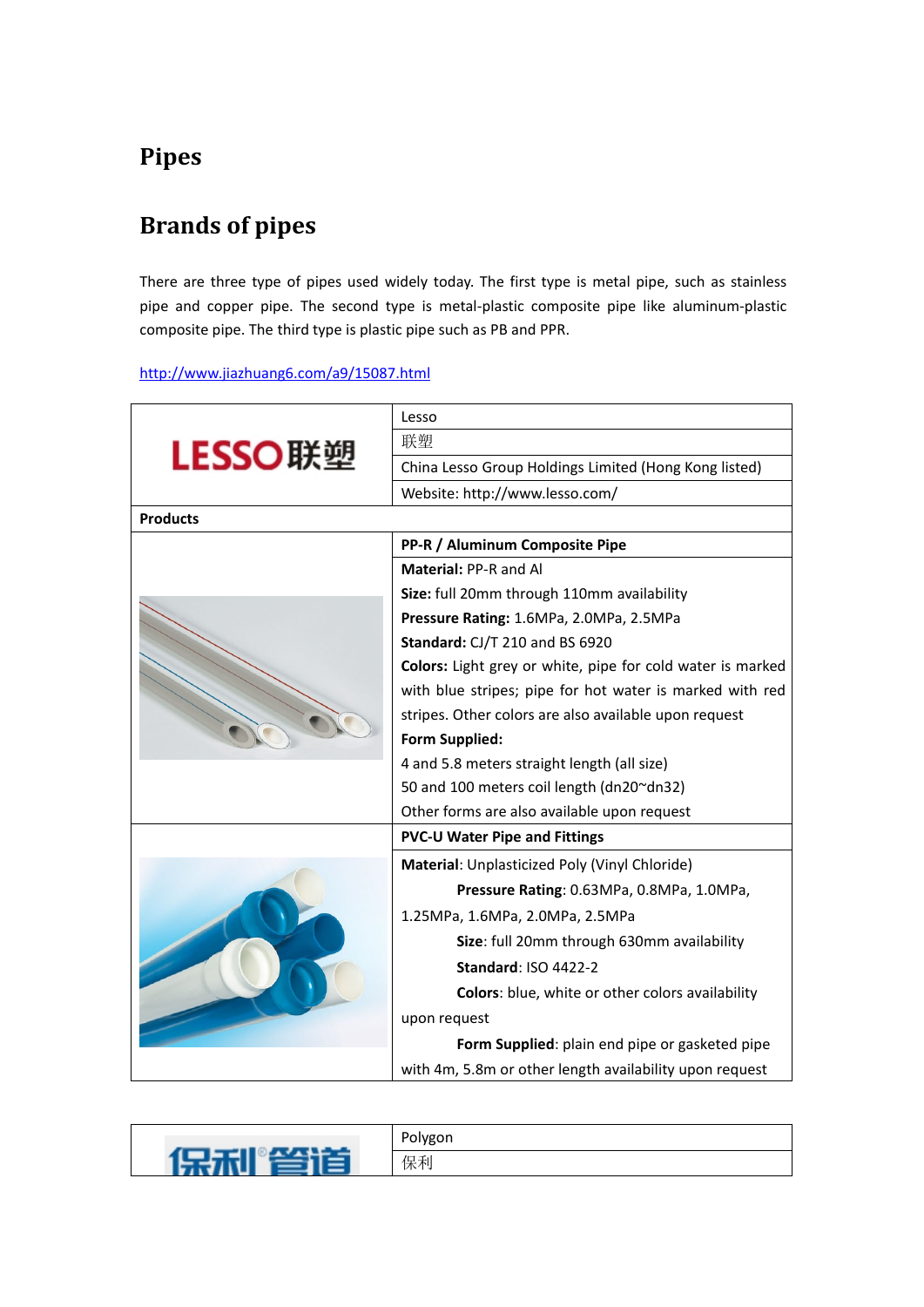|                                                                      | AKAN Enterprise Group (Shanghai) Co., Ltd                     |
|----------------------------------------------------------------------|---------------------------------------------------------------|
|                                                                      | Website: http://www.polygon.net.cn/                           |
| <b>Products</b>                                                      |                                                               |
| POLYGON PP.R STAB<br><b>ABLE COMPOSITE PIL</b><br>POLYGON PP.R STARL | <b>PPR Stable Composite Pipe</b>                              |
|                                                                      | German standard: DIN 8077/8078                                |
|                                                                      | Supplied form: 4m straight lengths                            |
|                                                                      | Color: grey, white, green                                     |
|                                                                      | Safety coefficient: 1.5                                       |
|                                                                      | Features:                                                     |
|                                                                      | The anti-UV design keeps the pipe working longer              |
|                                                                      | With higher resistance to fluid pressure, the pipe            |
|                                                                      | greatly increases the flux of water                           |
|                                                                      | The metal layer and direction of the pipe can be<br>$\bullet$ |
|                                                                      | easily detected, which helps the precise locating in          |
|                                                                      | maintenance                                                   |
|                                                                      | <b>PE Pipeline</b>                                            |
|                                                                      | All pipes are in standard size from 16 up to 500 mm           |
|                                                                      | of outer diameter                                             |
|                                                                      | All dimensions are in accordance with the DIN<br>٠            |
|                                                                      | (8074) & ISO (4472) standard                                  |
|                                                                      | Features:                                                     |
|                                                                      | Light weight                                                  |
|                                                                      | Does not corrode<br>٠                                         |
|                                                                      | Up to 50 years' durability                                    |
|                                                                      | Resistant to deformation                                      |
|                                                                      | Low labor coat for handling and installing<br>٠               |
|                                                                      |                                                               |
|                                                                      | Reliable performance and easy maintenance                     |

| ?索邦管业           | Sobon                                                    |
|-----------------|----------------------------------------------------------|
|                 | 索邦                                                       |
|                 | Shanghai Piersa Pipe Cp., Ltd                            |
|                 | Website: http://www.sobonpipe.com/index.html             |
| <b>Products</b> |                                                          |
|                 | <b>PPR Antibacterial Pipe</b>                            |
|                 | Features:                                                |
|                 | Color: green                                             |
|                 | Highly hygienic and non-toxic<br>٠                       |
|                 | With resistance to heat, pressure and corrosion, it<br>٠ |
|                 | has a lifetime of 50 years without leakage               |
|                 | Featuring heat insulation and environmental<br>٠         |
|                 | protection, it is the optimal pipe for health and        |
|                 | energy conservation                                      |